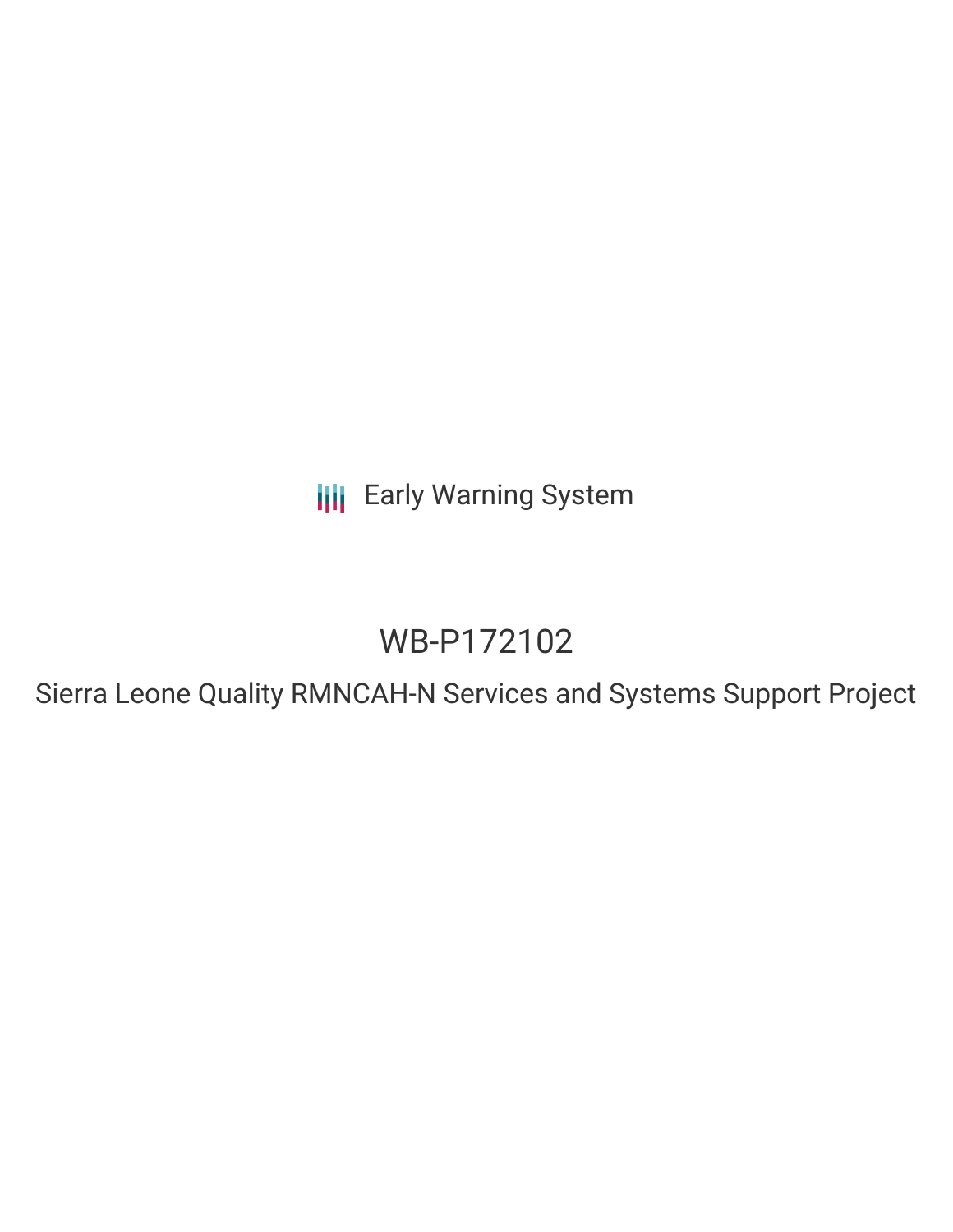

# Early Warning System Sierra Leone Quality RMNCAH-N Services and Systems Support Project

## **Quick Facts**

| <b>Countries</b>               | Sierra Leone                      |
|--------------------------------|-----------------------------------|
| <b>Financial Institutions</b>  | World Bank (WB)                   |
| <b>Status</b>                  | Proposed                          |
| <b>Bank Risk Rating</b>        | U                                 |
| <b>Borrower</b>                | <b>Government of Sierra Leone</b> |
| <b>Sectors</b>                 | <b>Education and Health</b>       |
| <b>Investment Amount (USD)</b> | \$40.00 million                   |
| <b>Project Cost (USD)</b>      | $$50.00$ million                  |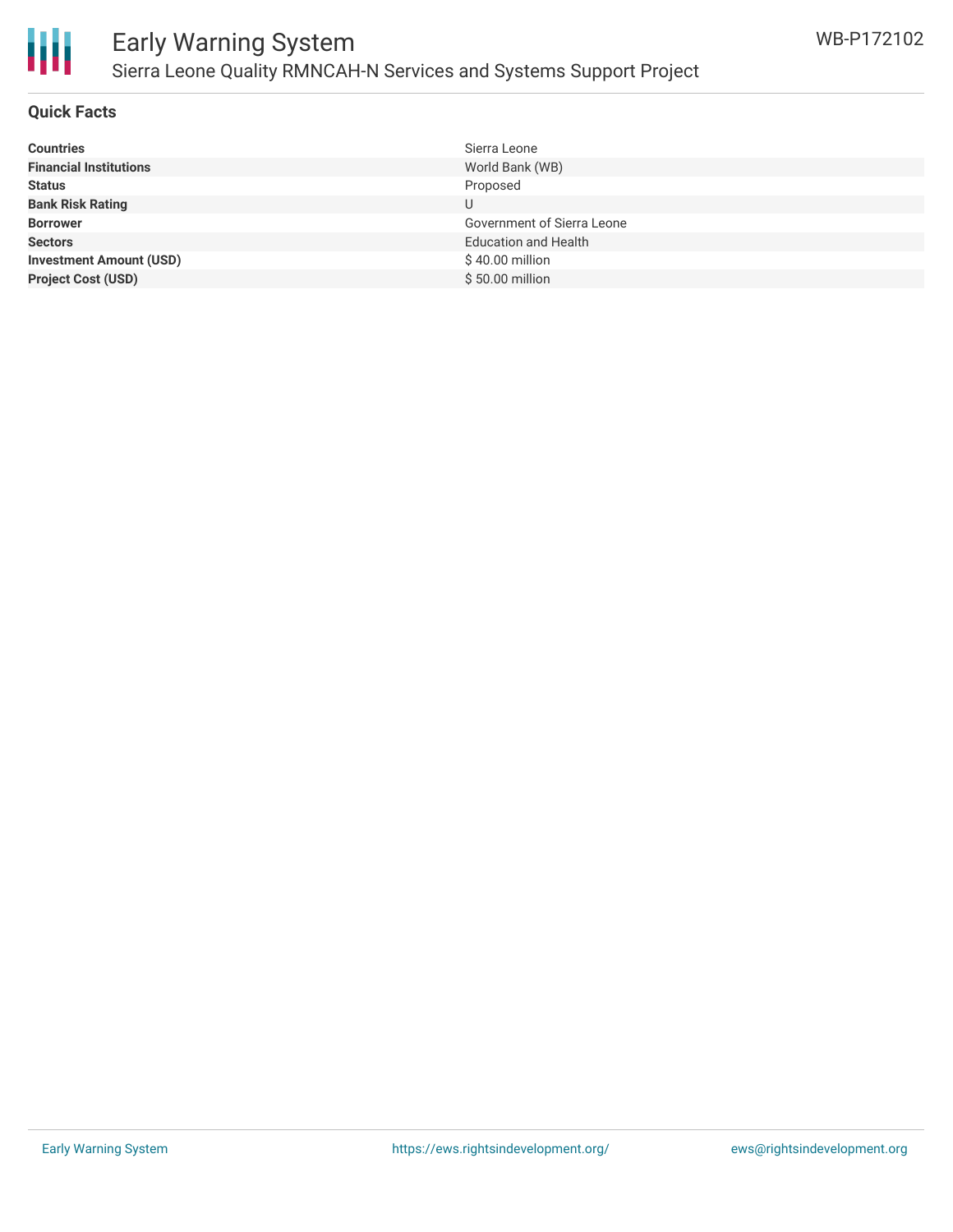

# **Project Description**

The PDO is to increase utilization and improve quality of reproductive, maternal, child and adolescent health and nutrition services, especially for the poor and the vulnerable in the selected areas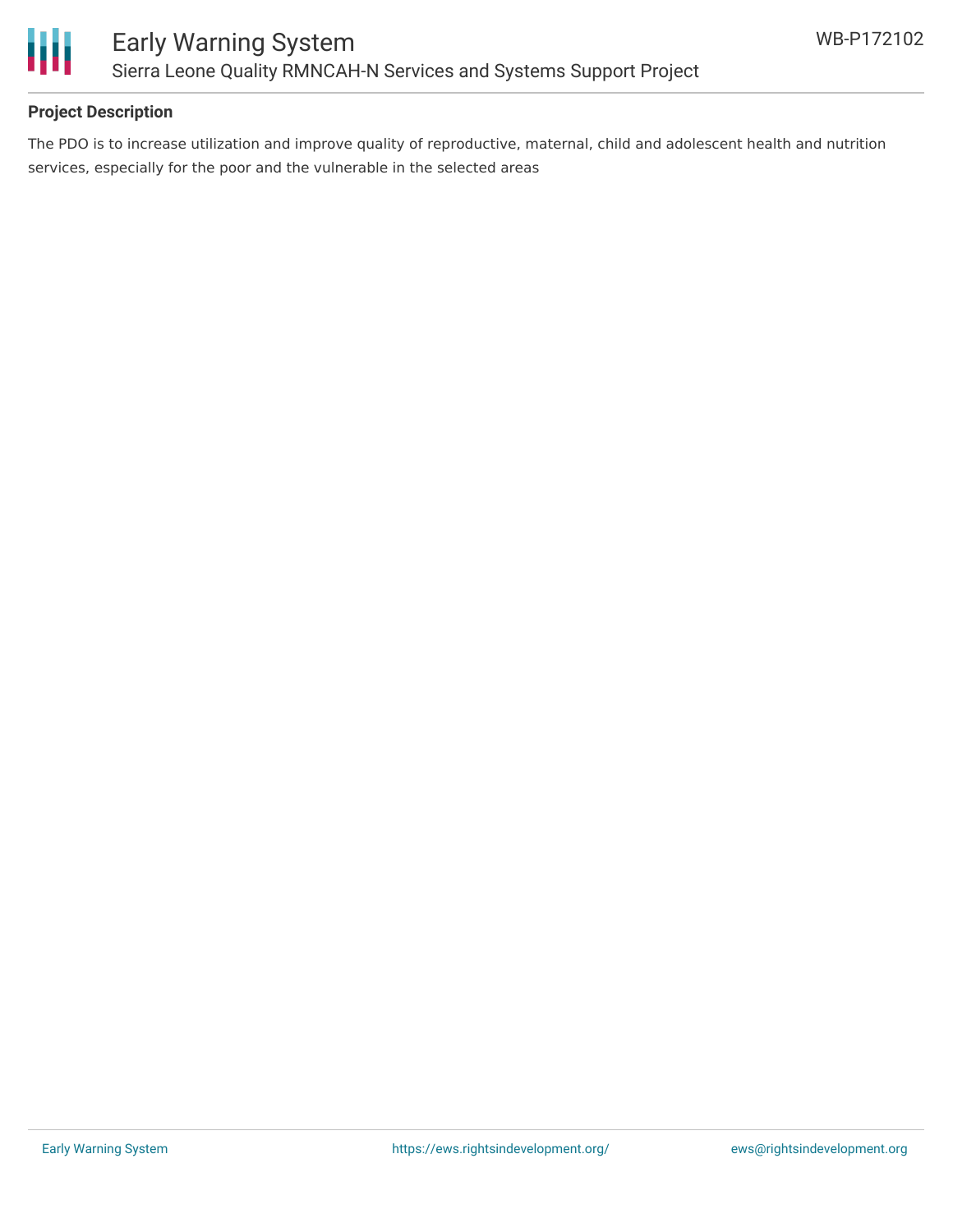

#### **Investment Description**

World Bank (WB)

No investment type available at the time of the snapshot